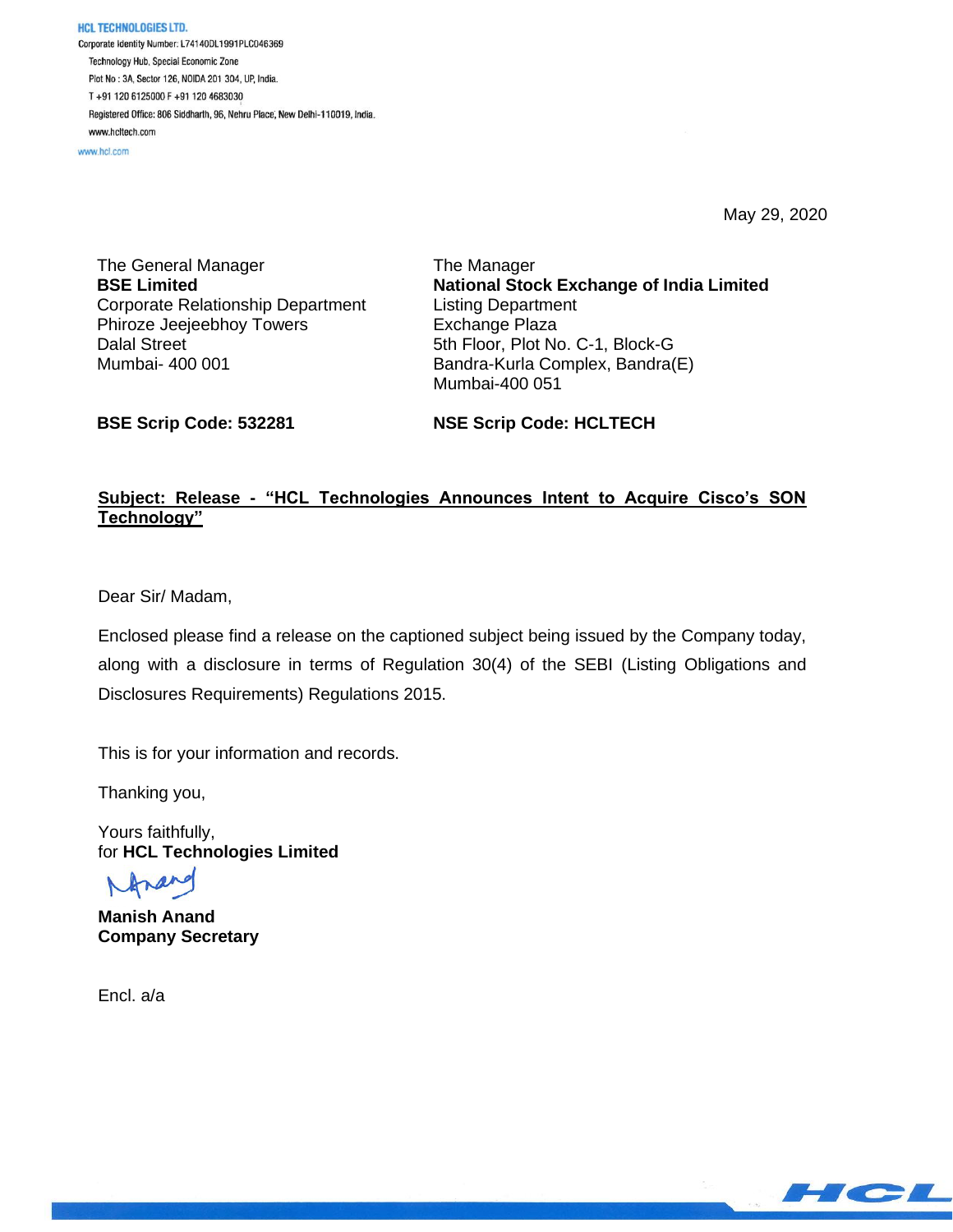

## **HCL Technologies Announces Intent to Acquire Cisco's SON Technology**

**Noida, India – May 29, 2020** -- HCL Technologies, (HCL), a leading global technology company, today announced its intent to acquire Cisco's (NASDAQ: CSCO) Self-Optimizing Network (SON) technology. This acquisition, which comprises of products and services built on Cisco's SON technology, will help HCL meet the growing needs of its customers in the telecommunications industry, which includes tierone communications service providers globally, by adding the power of Cisco's SON's multi-vendor multi-technology and application support to its clients.

The Cisco SON technology is a powerful platform that uses machine learning and a set of applications to automate the Radio Access Network (RAN). It helps customers boost performance, harmonize the multiple technologies that comprise a RAN, and maximize the capabilities of existing infrastructures, resulting in reduced capital and operational expenditures. As part of the deal, some employees who work on Cisco's SON technology will move from Cisco to HCL.

"HCL's decision to make this acquisition comes in line with our Mode 3 strategy. As we expand our footprint in this space and support the mobility needs of our customers; the SON products and services will now be included in our telecommunications offerings. This will gain further importance with 5G networks," said Sukamal Banerjee, Corporate Vice President, HCL Technologies. "We are proud to lead the next phase of the Cisco SON business journey, especially regarding 5G, and look forward to supporting new and existing customers with continued innovation. We also want to extend a warm welcome to the Cisco SON team members joining HCL."

#### **About HCL Technologies**

HCL Technologies (HCL) empowers global enterprises with technology for the next decade today. HCL's Mode 1-2-3 strategy, through its deep-domain industry expertise, customer-centricity and entrepreneurial culture of ideapreneurship™ enables businesses to transform into next-gen enterprises.

HCL offers its services and products through three business units - IT and Business Services (ITBS), Engineering and R&D Services (ERS) and Products & Platforms (P&P). ITBS enables global enterprises to transform their businesses through offerings in areas of Applications, Infrastructure, Digital Process Operations and next generational digital transformation solutions. ERS offers engineering services and solutions in all aspects of product development and platform engineering. Under P&P, HCL provides modernized software products to global clients for their technology and industry-specific requirements. Through its cutting-edge co-innovation labs, global delivery capabilities and broad global network, HCL delivers holistic services in various industry verticals, categorized under Financial Services, Manufacturing, Technology & Services, Telecom & Media, Retail & CPG, Life Sciences & Healthcare and Public Services.

As a leading global technology company, HCL takes pride in its diversity, social responsibility, sustainability and education initiatives. As of 12 months ended March 31, 2020, HCL has a consolidated revenue of US\$ 9.94 billion and its 150,423 ideapreneurs operate out of 46 countries. For more information, visit [www.hcltech.com](http://www.hcltech.com/)

### **Forward–looking Statements**

Certain statements in this release are forward-looking statements, which involve a number of risks, uncertainties, assumptions and other factors that could cause actual results to differ materially from those in such forward-looking statements. All statements, other than statements of historical fact are statements that could be deemed forward-looking statements, including but not limited to the statements containing the words 'planned', 'expects', 'believes',' strategy', 'opportunity', 'anticipates', 'hopes' or other similar words. The risks and uncertainties relating to these statements include, but are not limited

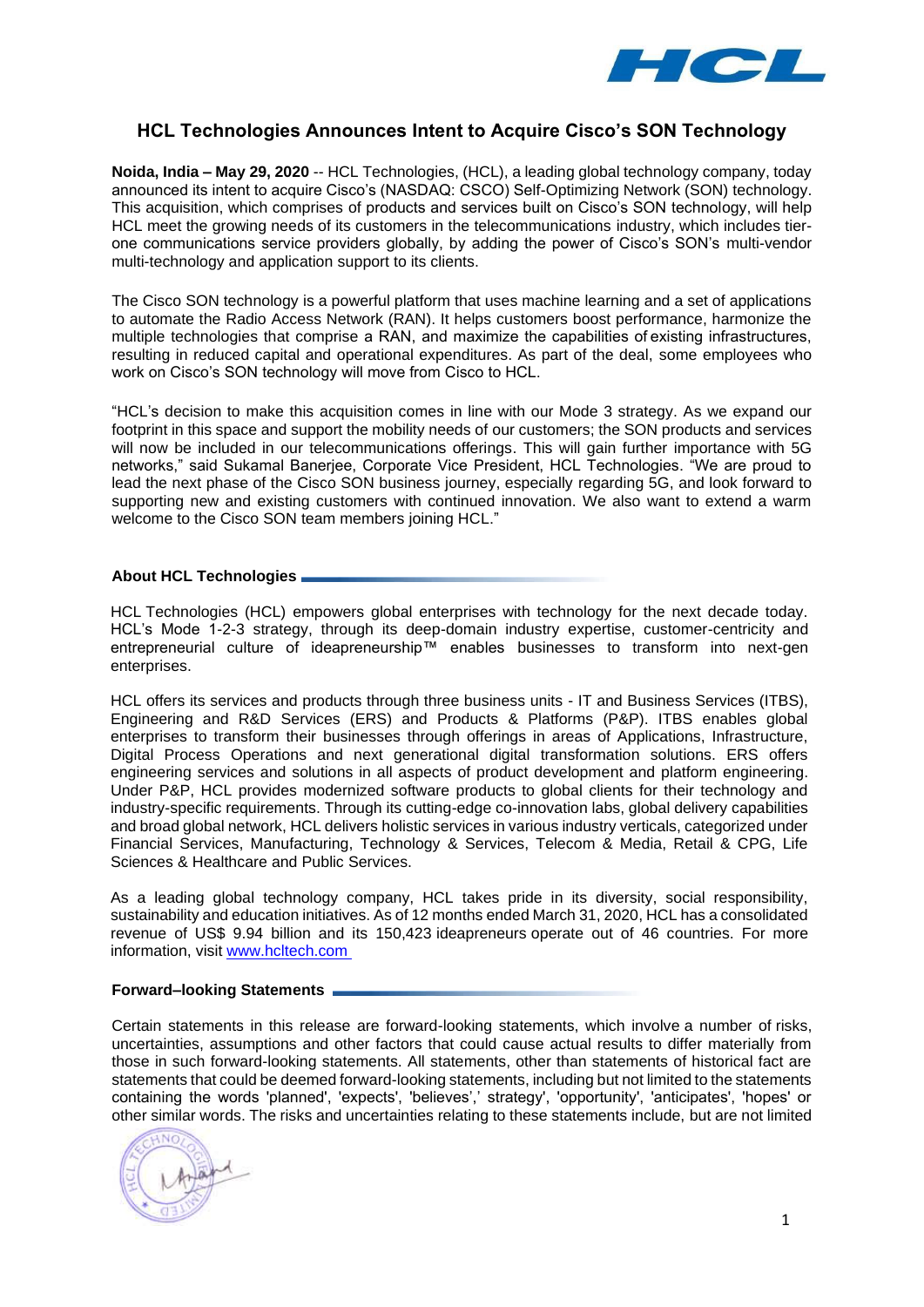

to, risks and uncertainties regarding impact of pending regulatory proceedings, fluctuations in earnings, our ability to manage growth, intense competition in IT services, business process outsourcing and consulting services including those factors which may affect our cost advantage, wage increases in India, customer acceptances of our services, products and fee structures, our ability to attract and retain highly skilled professionals, our ability to integrate acquired assets in a cost-effective and timely manner, time and cost overruns on fixed-price, fixed-timeframe contracts, client concentration, restrictions on immigration, our ability to manage our international operations, reduced demand for technology in our key focus areas, disruptions in telecommunication networks, our ability to successfully complete and integrate potential acquisitions, the success of our brand development efforts, liability for damages on our service contracts, the success of the companies /entities in which we have made strategic investments, withdrawal of governmental fiscal incentives, political instability, legal restrictions on raising capital or acquiring companies outside India, and unauthorized use of our intellectual property, other risks, uncertainties and general economic conditions affecting our industry. There can be no assurance that the forward-looking statements made herein will prove to be accurate, and issuance of such forward-looking statements should not be regarded as a representation by the Company, or any other person, that the objective and plans of the Company will be achieved. All forward-looking statements made herein are based on information presently available to the Management of the Company and the Company does not undertake to update any forward-looking statement that may be made from time to time by or on behalf of the Company.

**For further details, please contact:** HCL Technologies

Anne Coyle, US [Anne.coyle@hcl.com](mailto:Anne.coyle@hcl.com)

Elka Ghudial, Europe [Elka.ghudial@hcl.com](mailto:Elka.ghudial@hcl.com)

Devneeta Pahuja, India and APAC [Devneeta.p@hcl.com](mailto:Devneeta.p@hcl.com)

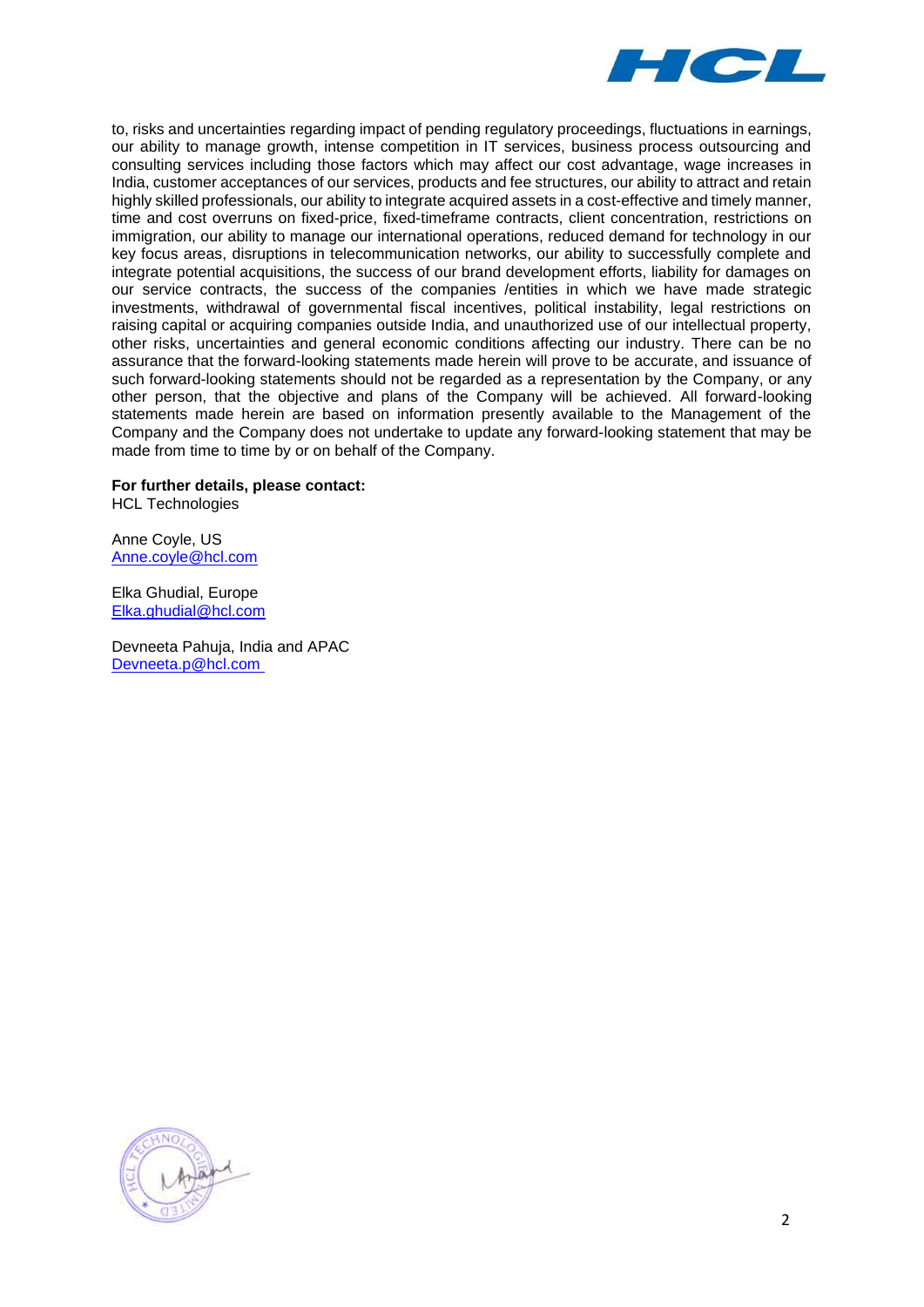# **Details of acquisition - as required under SEBI Regulations**

| $\mathbf{1}$   | Name of the target entity, details in brief<br>such as size, turnover etc.                                                                                                                   | Asset carve-out of the product and services<br>business that comprises of the<br>Self-<br>Optimizing Network (SON) from<br>Cisco<br>Systems Inc., a company incorporated in<br>California.<br>SON is a multi-vendor multi-technology<br>(MVMT) solution that optimizes the Radio<br>Access Networks (RAN) for 2G-5G.                                                           |
|----------------|----------------------------------------------------------------------------------------------------------------------------------------------------------------------------------------------|--------------------------------------------------------------------------------------------------------------------------------------------------------------------------------------------------------------------------------------------------------------------------------------------------------------------------------------------------------------------------------|
| $\overline{2}$ | Whether the acquisition would fall within<br>related party transaction(s) and whether<br>the promoter/ promoter group/ group<br>companies have any interest in the entity<br>being acquired? | Not a Related Party transaction.                                                                                                                                                                                                                                                                                                                                               |
| 3              | Industry to which the entity being<br>acquired belongs.                                                                                                                                      | Telecommunications                                                                                                                                                                                                                                                                                                                                                             |
| 4              | Objects and effects of acquisition.                                                                                                                                                          | The acquisition is a step towards<br>٠<br>enhancing HCL's telecommunication<br>offerings as SON has become a<br>major component in<br>the<br>move<br>towards 5G networks.<br>The acquisition helps HCL meet the<br>needs of<br>Tier-1<br>Communication<br>Service Providers globally by bringing<br>the power of SON's multi-technology<br>and application support to clients. |
| 5              | Brief details of any Governmental or<br>regulatory approvals required for the<br>acquisition.                                                                                                | parties will file for CFIUS<br><b>Both</b><br>٠<br>(Committee on Foreign Investment in<br>the United States) approval.<br>Approval under FEMA (Foreign<br>٠<br>Exchange Management Act, 1999),<br>as required for remittance of funds<br>outside India.<br>Approval<br>by<br>the<br><b>Brazilian</b><br>٠<br>Administrative Council for Economic<br>Defense.                   |